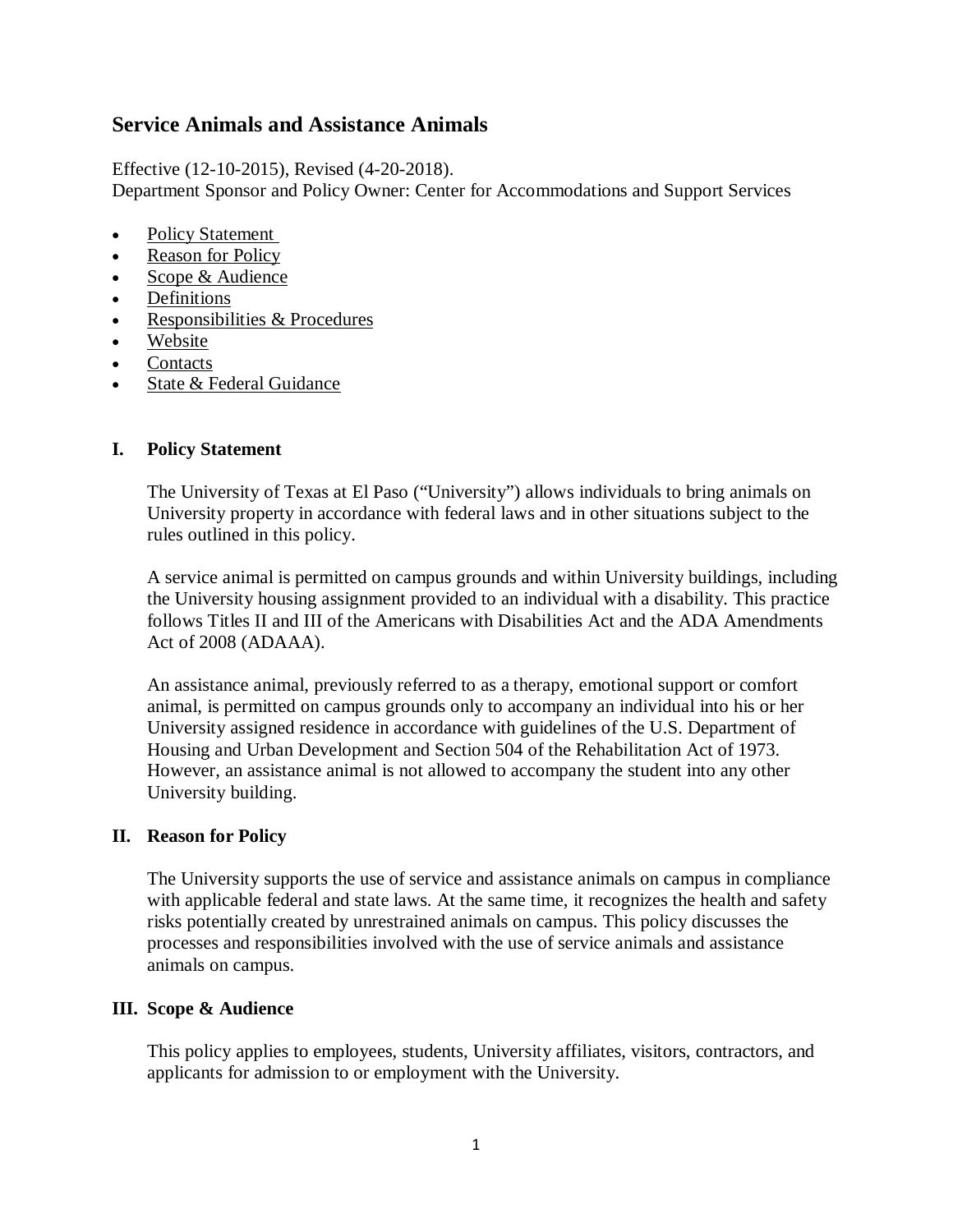This policy should not be read to grant an individual access to University property beyond that to which they would normally be granted.

# **IV. Definitions**

# Assistance Animal:

An animal that is necessary to afford a person with a disability, as a reasonable accommodation, an equal opportunity to use and enjoy a dwelling, provided there is an identifiable relationship or nexus between the person's disability and the assistance the animal provides, and provided the animal does not pose a direct threat to the health and safety of others. An assistance animal can be any species, trained or untrained, but has a bond documented by an appropriate treatment provider.

# Person with a Disability:

An individual with a disability is a person with a physical or mental impairment that substantially limits one or more major life activities; has a record of such impairment; or is regarded as having such impairment.

# Service Animal:

An animal, usually a dog, that is individually trained to do work or perform tasks for the benefit of an individual with a disability, including a physical, sensory, psychiatric, intellectual, or other mental disability. Under certain circumstances, miniature horses may also be trained as a service animal and permitted within University buildings. Otherwise, species of animals other than canines, whether trained or untrained, are not considered service animals. In addition, the providing of emotional support, well-being, comfort, or companionship does not constitute work or tasks for the purposes of qualifying as a service animal.

# Service Animal in Training:

A dog undergoing training by an approved trainer who is an agent of an organization generally recognized by agencies involved in the rehabilitation of persons who are disabled, and an organization reputable and competent to provide training for assistance animals and their handlers. Training a service animal is a necessary first step prior to being assigned to a student, employee, or other individual affiliated with the University.

# **V. Responsibilities & Procedures**

Animals are permitted on campus grounds and in some cases, in University buildings, provided the animal's owner or handler follows federal, state and local laws and those rules covered in this policy. Provisions for service and assistance animals in campus buildings are also covered below.

## A. Service Animals on Campus

1. In accordance with federal and state law, the University permits service animals in campus buildings where other animals would typically not be permitted.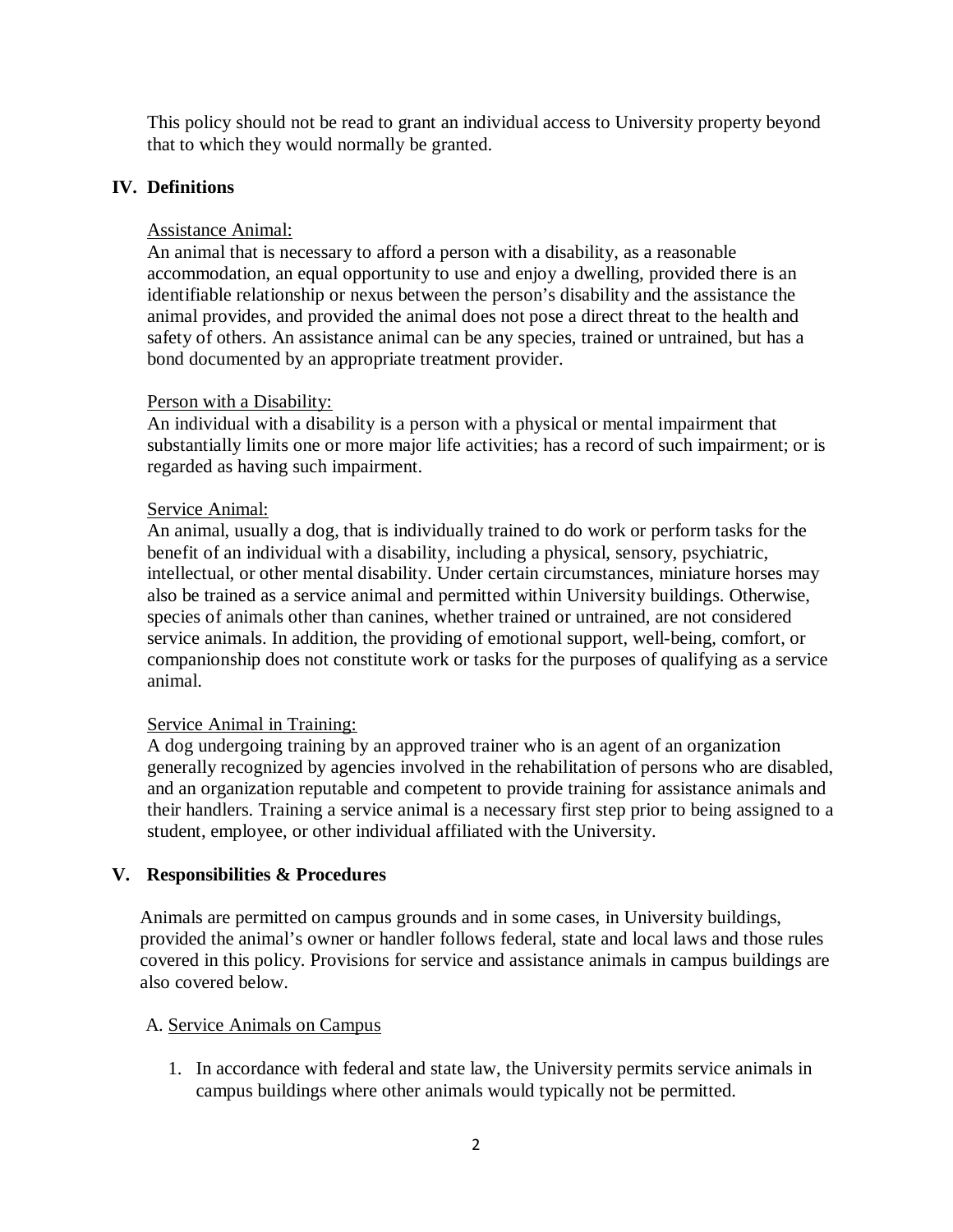- 2. Criteria for Service Animals in Campus Buildings
	- a. The service animal must have been trained as a service animal in the work or tasks directly related to the person's disability.
	- b. Individuals are permitted to bring his or her service animal in all areas of the campus including University buildings and any place of public accommodation. This includes any University housing assigned to the individual after following approval steps referred to in Sec. V(B)(2) below.
	- c. Individuals living in University housing will be permitted to have no more than one service or assistance animal.
	- d. In accordance with federal law, owners of service animals are not required to possess documentation, a license, or a vest for service animals. However, where not readily apparent, owners must be able to verify the legitimacy of their service animal by responding to the following permissible questions:
		- Is this a service animal required for a disability?
		- What task is the animal trained to perform?
- 3. Approval Procedures for Use of Service Animals in University Buildings
	- a. Employees. While an employee is not required to submit an accommodation request to bring a service animal into a University building, he or she may seek further advice on services the University can provide to employees with disabilities. Refer to the University's *Handbook of Operating Procedures* (HOP), Section VI. Equal Opportunity, Chapter 2, Accommodations for Individuals with Disabilities Policy, **[http://admin.utep.edu/Default.aspx?tabid=30553.](http://admin.utep.edu/Default.aspx?tabid=30553)**
	- b. Students. While a student is not required to submit an accommodation request to bring a service animal into a University building, he or she may seek further advice on services the University can provide to students with disabilities. Information may be found at the Center for Accommodations and Support Services (CASS) website at **[http://www.sa.utep.edu/cass.](http://www.sa.utep.edu/cass)** 
		- Students with Service Animals Residing in University Housing. A student must seek registration with CASS, as indicated above, for a service animal to reside in University housing. **[http://sa.utep.edu/cass.](http://sa.utep.edu/cass)**
		- Department of Residence Life webpage:
		- **[https://www.utep.edu/student-affairs/housing/future](https://www.utep.edu/student-affairs/housing/future-residents/information.html)[residents/information.html.](https://www.utep.edu/student-affairs/housing/future-residents/information.html)**
		- Appeals: An individual may appeal the decision to deny a service animal in campus housing to the University ADA Coordinator.
- 4. Participation in Animal Registry.
	- a. Campus Buildings Generally (other than student housing) Voluntary Registry - Service Animals. With regard to the use of service animals for campus buildings and structures not characterized as student housing, participation in a service animal registry is recommended, but not required, for employees and non-residential students who own service animals. An example of the public purpose and benefit of a registry includes ensuring that emergency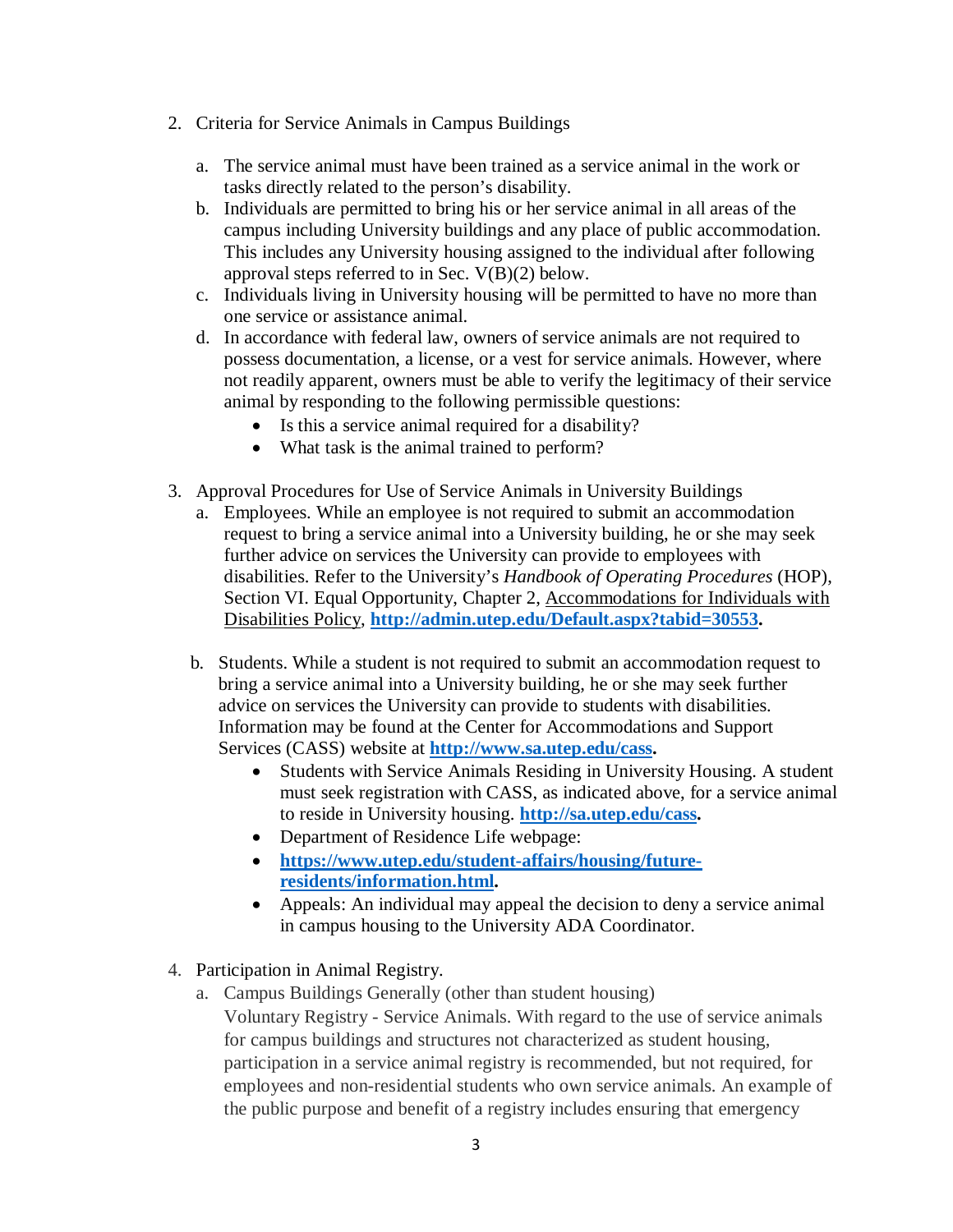responders have heightened awareness of the presence of a service animal during an emergency or evacuation event. After verification of the legitimacy of the service animal in accordance with Section V  $(A)$   $(2)$   $(d)$  above, registry participants will be issued a UTEP service animal tag and ID card from CASS. The tag may then be affixed to the collar of the service animal for purposes of identifying the service animal and its owner.

b. General Access Not Applicable to Assistance Animals. The use of assistance animals is limited to student housing, and only when approved by CASS as a reasonable accommodation. Any registry, even if voluntary, which relates to access to campus buildings or facilities (other than student housing) is limited to participants with service animals only.

#### B. Student Housing

- 1. Assistance Animals. When approved by CASS as an accommodation for student housing, pre-registration through CASS is required for the use of assistance animals. To qualify for this accommodation, the student must provide documentation, which demonstrates an identifiable nexus or connection to the assistance animal's function, or rather, evidence that the animal assists in alleviating symptoms or effects of the student's disability. Owners must formally register assistance animals with CASS thirty (30) days prior to arriving on campus, or as early as possible to allow for processing and clearance. For approval and registration of assistance animals, owners are required to: (a) submit treatment documentation which establishes the assistance animal as a reasonable accommodation for campus housing, and (b) provide evidence of updated vaccinations and licensure, where common and applicable to the type of animal registered. Evidence of such compliance must be provided to CASS and Residence Life annually.
- 2. Service Animals. With regard to the use of service animals in student housing, owners must formally register their service animals with CASS thirty (30) days prior to arriving on campus, or as early as possible upon arrival, to allow for processing and clearance. To register service animals, owners are required to: (a) submit documentation, which establishes the animal as a service animal, required for a disability, as defined under Section IV above, and (b) provide evidence of updated vaccinations and licensure. Evidence of such compliance must be submitted to CASS and Residence Life annually. Registration of service animals is required only as it pertains to the use of student housing. Regarding campus structures generally, owner participation in a service animal registry and ID tag process is purely voluntary.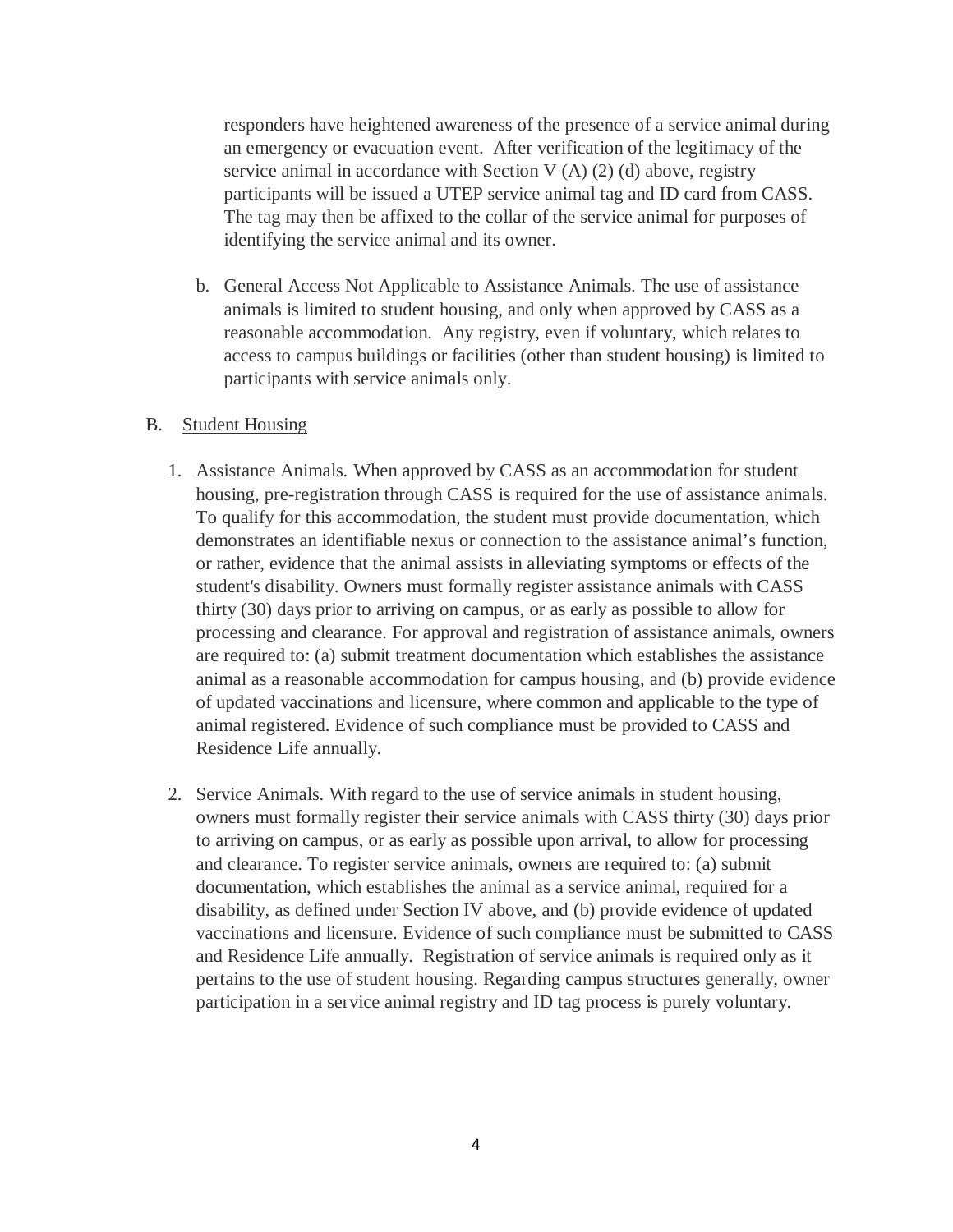#### C. Service Animals in Training on Campus

An individual with a service animal in training may enter University buildings with the animal, if:

- a. the individual is an approved trainer who is an agent of an organization recognized as reputable and competent to provide such training;
- b. the individual submits proof to the Center for Accommodations and Support Services (CASS), that he or she is an approved trainer as required in Texas Human Resources Code Sec. 121.003; and
- c. the animal is adequately under the control of the trainer.

## D. Assistance Animals on Campus

- 1. In accordance with federal and state law, the University permits a student with a disability to keep an assistance animal within his or her University housing assignment on University grounds.
- 2. A student may not bring his or her assistance animal into other University buildings, including any campus dining facilities associated with the assigned University residential facility.
- 3. An assistance animal is not allowed to accompany a University employee into his or her workplace, or any other University building.

Exception: Registered student organizations may hold stress reduction events, usually at the end of the semester, that include assistance animals. Interested organizations are required to submit an Event Request form via Minetracker (https://utep.collegiatelink.net) to obtain all necessary approvals. Outdoor events involving assistance animals will be limited to Leech Grove or the Liberal Arts Lawn, contingent on venue availability. Student organizations should review the Outdoor Space Policy for more information [\(http://sa.utep.edu/ros\)](http://sa.utep.edu/ros).

- 4. Criteria for Assistance Animals in University Housing
	- a. Typically, an assistance animal is prescribed to an individual with a disability by a community-based healthcare or mental health professional and is an integral part of a person's treatment process. The staff in the University Counseling Center may also provide this disability documentation.
	- b. Documentation in support of an ADA accommodation must follow University policy. The Handbook of Operating Procedures, Section VI, Ch. 2.4.4.2 states: Medical statements submitted must be signed by an appropriately licensed professional and contain a diagnosis, prognosis, and a description of the specific impairment(s) and the major life functions and activities affected by the impairment. Individuals may be asked to submit additional medical information if the information originally provided is incomplete, unclear, outdated, or inconsistent. If the individual does not provide the required